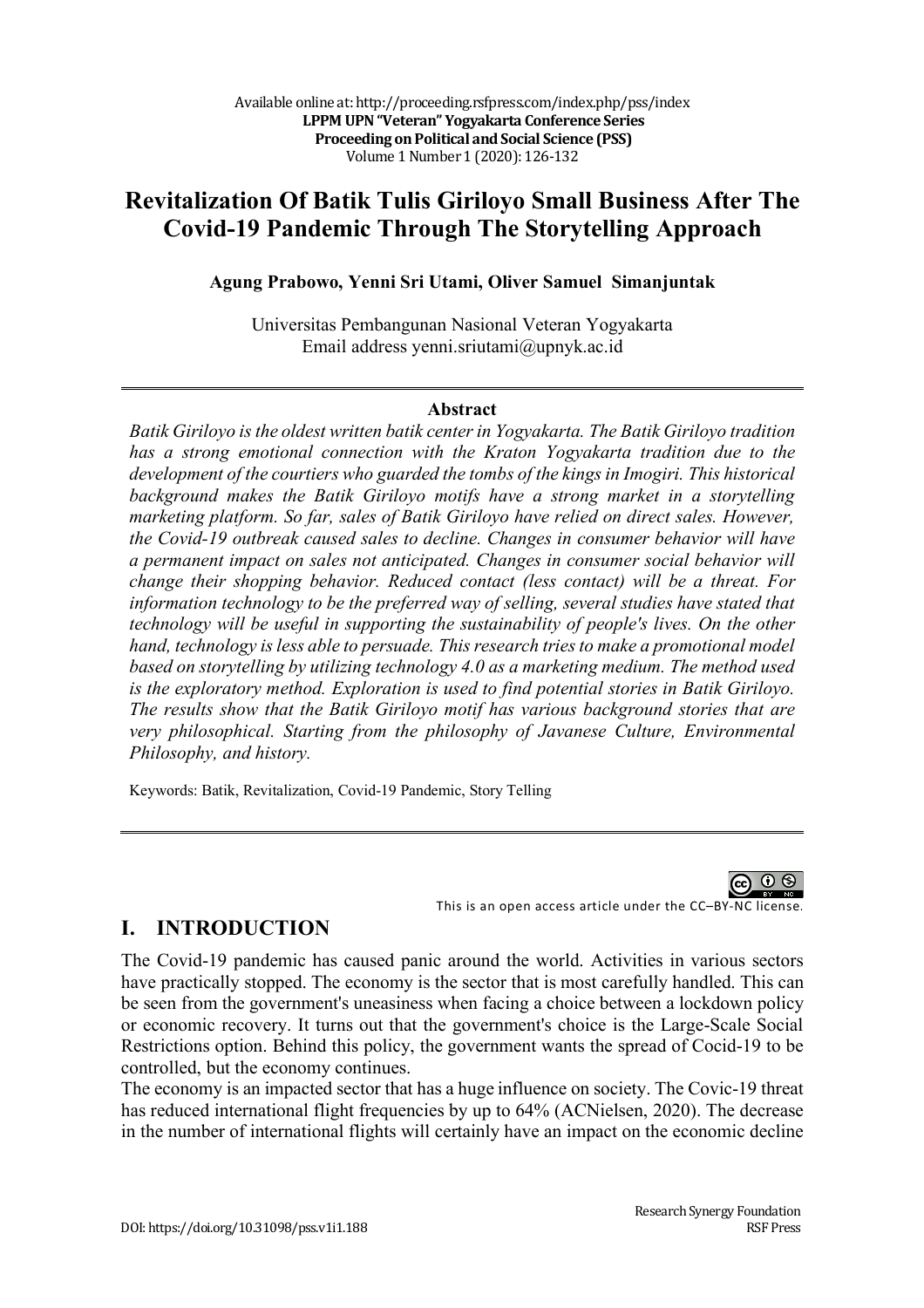of the tourism sector, especially the Micro, Small, and Medium Enterprises sector. In Yogyakarta, the decrease in the number of foreign tourists (tourists) in February 2020 fell by 26, 07% compared to the same month in 2019.

The economy is an impacted sector that has a huge influence on society. The Covic-19 threat has reduced international flight frequencies by up to  $64\%$  (ACNielsen, 2020). The decrease in the number of international flights will certainly have an impact on the economic decline of the tourism sector, especially the Micro, Small, and Medium Enterprises sector. In Yogyakarta, the decrease in the number of foreign tourists (tourists) in February 2020 fell by 26, 07% compared to the same month in 2019). From January to February 2020, the decline in foreign tourists in Yogyakarta fell from 8,371 to 7,100 visits, or 15.18% (Bantul Central Statistical Agency, 2020).

Judging from its export value, in February 2020, the Special Region of Yogyakarta only reached the US \$ 35.7 million or decreased by 7.51 percent compared to the previous month. The largest export was sent to the United States (the US \$ 11.6 million). Followed by Germany (the US \$ 3.7) million and Japan (the US \$ 3.3 million). Non-knitted apparel (the US \$ 12.8), Furniture / Home Lighting (the US \$ 4.7), and knitted goods (the US \$ 3.4) were the commodities with the highest export value in February 2020 (Bantul Central Statistical Agency, 2020).

Batik Girilaya Bantul is one of the UMKM industries that are very affected. The development of the Girilaya Batik industry before the Covic-19 pandemic was quite promising. The creativity of the local community began to emerge when this industry was developed to become the main theme of a tourist village. Various packages are offered, such as batik tours (explanation of the batik process until being taught how to make batik), batik courses, and homestays. This development can increase village income by up to around 23 million rupiahs per month. Another added value is the increase in the sales volume of around 360 craftsmen. In Giriloyo there are 12 groups in three hamlets, namely Giriloyo, Karangkulon, and Cengkehan hamlets.

However, the Bantul Regency Tourism Office still sees the untapped potential in this Giriloyo Batik industry. Kampung Batik Giriloyo has a long history alongside the history of the Mataram Kingdom. From its history, it can be said that this village is the root of the Yogyakarta batik. However, the perpetrators of Batik Giriloyo have not explored this. The Head of the Tourism Office also expressed the same thing. In an interview with researchers, the Head of the Tourism Office plans to build this industry by entering the history of Kampung Giriloyo. But until now, we haven't found the right way to make it happen. So far, the philosophical aspects of Batik Giriloyo have not been used as added value. As a result, batik products are only assessed from the commodity aspect, such as other batik industries.

To involve philosophical values in the promotion of Batik Giriloyo, of course, narrative skills are needed (Story Telling). So far, the narrative of Batik Giriloyo's promotion is more about the tour packages. Less exploring philosophical historical studies. For foreign tourists, respect for historical and philosophical values is very high. The appreciation for Batik will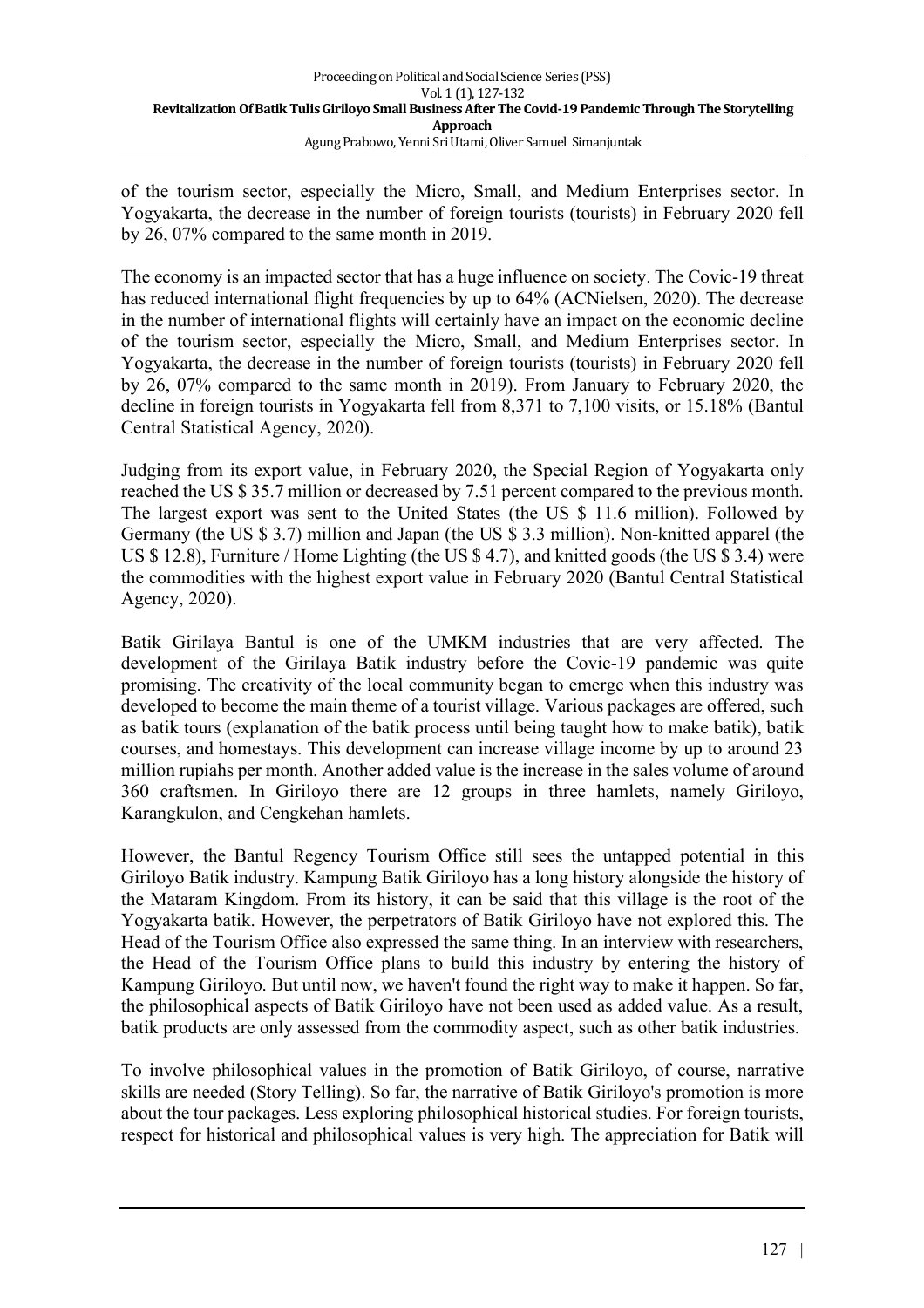be different when it is valued based on commodities compared to its historical-philosophical value. To show this, a study and narrative formulation are needed to present Batik Giriloyo as having a philosophical historical value, so that its selling value and prestige will increase.

In addition to the economic impact, the positive side of the Covic-19 pandemic is that it has become a catalyst for the formation of a network society. Before the Covid-19 pandemic, many narratives about networked communities had been disclosed. However, at the practical level, the form of a networked society has not been fully applied. Community relations are still conventional. If technology 4.0 is used as the basis for social, business, and educational activities, it is still limited to only a few groups. However, since the Covic-19 pandemic, the world community has been reset. Almost all mobility has stopped. Activities almost rest on technology 4.0. People who have never had previous experience with this technology are forced to put it into practice. Work and education are carried out at home (Work From Home-WFH).

The experience during the Covic-19 pandemic is the basis for predicting that after this pandemic subsides, there will be fundamental changes in people's behavior. WFH activities will still survive considering that concerns about Covic-19 do not immediately subside (AC Nielsen, 2020). Changes in behavior also occurred in terms of spending and the frequency of use of technology 4.0 in various sectors. Including the trade sector.

#### Overview of Narrative Marketing

Research on consumer behavior reinforces the notion that the way humans think is a more dominant narrative than argumentative or pragmatic. (Weick; Wells in Woodside, et al). Stories and storytelling are important to reach a deep understanding of consumer psychology. The following proposition sheds light on this conclusion. First, people naturally think narratively, shown by the study of Wang, et al. (2007) which states that marketers try to create a social role for a brand in its various promotions (advertisements) to increase consumer interest, attention and feelings. The phenomenon of the Jurassic Park film shows that storytelling has a very strong effect. When released, this fantasy-filled film was watched by millions of people around the world. This is both surprised and convinced the view of the director, Steven Spielberg, that storytelling has a magical power to unite the world.

The weblog phenomenon also shows that people have an instinct to tell stories - about themselves - through writing, photos, and videos. The study of Wang, et al. (2007) shows that marketers always try to position the social role of their brand in their promotional activities. This action is taken as an effort to attract attention, increase interest, and arouse the taste of consumers.

Second, a substantial amount of information in the memory of the brain is stored and recalled episodically, including unpleasant experiences, evaluations, assessments of other people's character, as well as brand experiences (Fournier, 1998; Schank, 1990).

Third, taking, reliving, or retelling experiences results in what Aristotle calls "pleasure" (Hiltunen, 2002). This relates to the work of Holt (2003) and Jung (1916/1959) which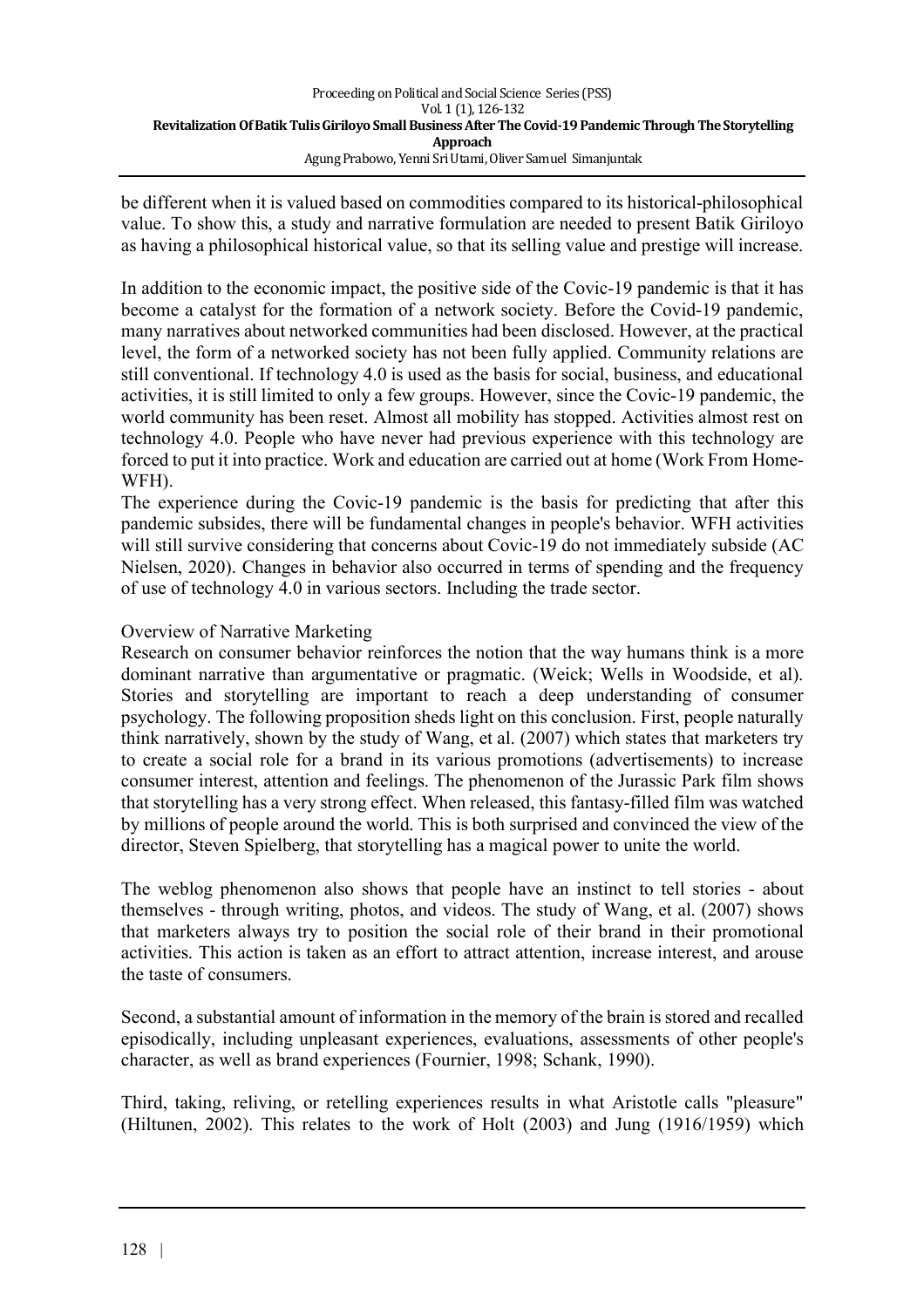showed that watching, retelling, and telling stories allows individuals to experience the archetype of myths. The archetype is the unconscious primary form, original pattern, or prototype in the human mind; Archetypes are not studied or acquired - they are with humans from birth and are as naturally embedded in humans as their DNA.

Fourth, certain brands and products often play an important role in enabling consumers to have fun. This results in both mentally and physically the consumer to enact certain archetypes - and relive their experiences by retelling stories from the product experiences experienced. Storytelling and consumer enjoyment results - brands are built on the ideas of Bagozzi and Nataraajan (2000) who say that people need help finding what makes them happy, and this is where marketing comes in. Happiness through brands that enable consumers to create archetypal stories is a micro-complementary proposal for Nataraajan and Bagozzi (1999) for a more macro explanation of the role of marketing in helping consumers' search for awareness of happiness.

Fifth, individuals seek clarity, to understand previously held conversations, events, and the opinions of others and themselves by telling the story, "How do I know what I'm thinking until I hear what I have to say?" (Weick, 1995) is a partial summary of this proposition. In his method of dialogue, Aristotle practiced this. The repetition of a story is often a plea for clarity that may be achieved in part by acknowledging that the drama in a story is one illustration of one or more archetypes.

The above proposition helps explain explicitly how a brand becomes an Archetype. This proposal is deeper than Holt's (2003, 2004) proposals which reveal that icons are summarized myths. This proposal describes how consumer stories involving action with brands and products provide appropriate enjoyment, which relates unconsciously to one or more Archetypes) and helps consumers achieve deep satisfaction.

Consumer Story Telling Theory builds on several streams of theory and related research, including the view of Holt and Thompson (2004) which argues that dramatic consumption experiences should be written, either by experiential service providers or within the institutional structure of the consumer subculture. Thus, the structure of word of mouth (WOM) is an important indicator of whether a product experience message is a story. Story structure includes two important elements: chronology and causality (Delgadillo & Escalas, 2004). Regarding chronology, narrative thinking organizes events in a temporal dimension: Action occurs over time. There are three forms of Story Telling communication, namely drama (classic), sketches, or lectures. For details that compare these three forms of communication. Wells (1989) provides a thorough description of drama communication and lectures relevant to developing an advertising strategy.

The structure of episodes in dramas can involve characters or build a setting in the preparation of Story Telling Marketing. A commercial advertisement that has practiced this technique is 'Marjan' Syrup Products, the Indonesia ads. These commercial advertisements do not apply hard-sell techniques but take the narrative way of promoting their products. Advertisements are divided into episodes that are broadcast continuously in several time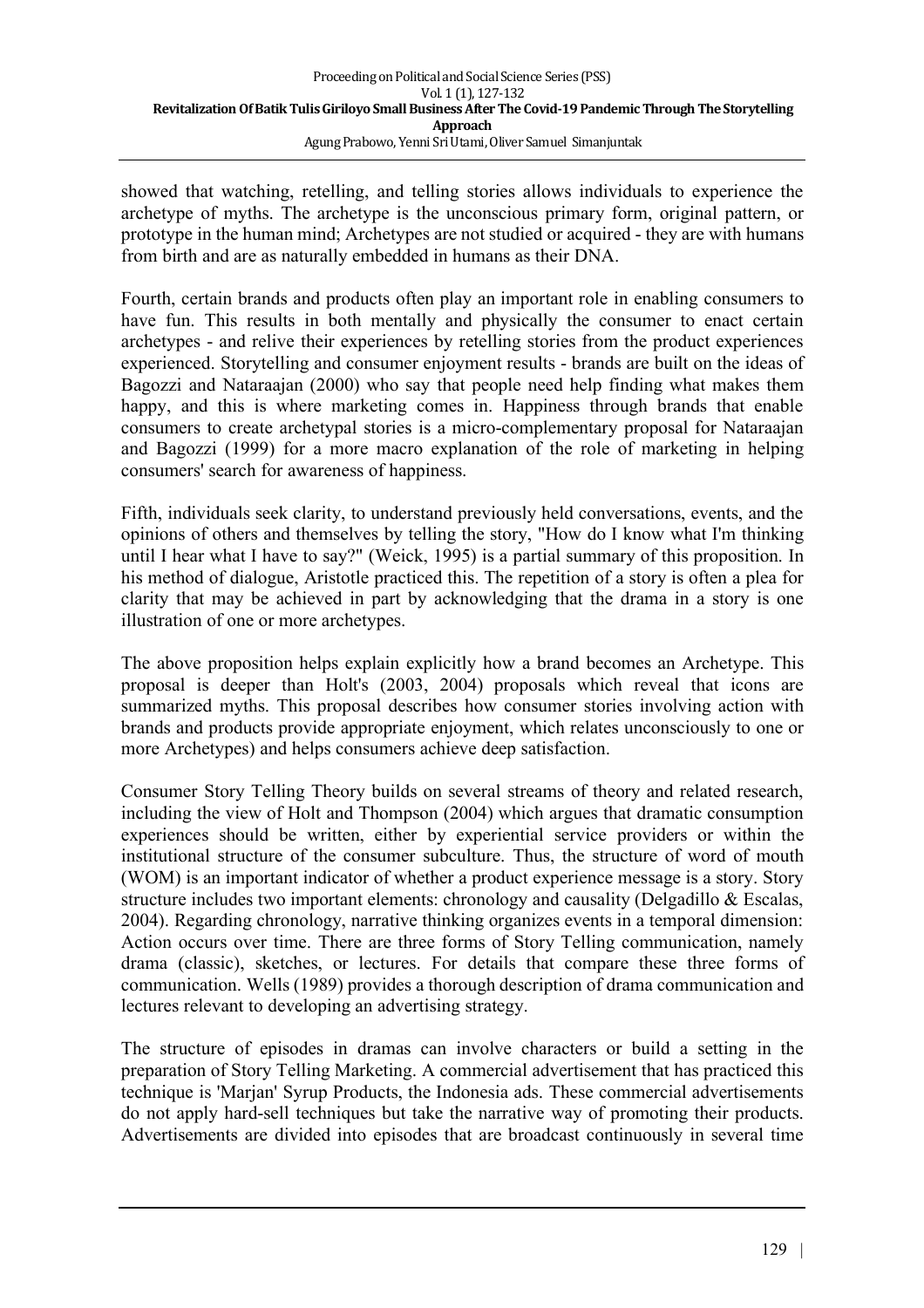segments. Each time segment is broadcast for one episode. This strategy provokes consumers to always be involved in the story in the advertorial. There is a sense of curiosity to follow the continuation of the story. That's when the product message was inserted.

Cigarette advertisements also use the Story Telling technique. Each story has its character. For example Gojek's version of the 'Cerdikiawan' ad. This advertisement is intelligently packaged in the form of Story Telling which lures consumers to become aware of absurd phenomena in their 'creative' everyday life that they don't realize. The same is done by Ramayana Department Store. The advertisement version #KerenLahirBatin Welcoming Eid became a trending topic on YouTube within 2 days of being watched by 1.7 million people. This phenomenon stimulates other media to report it and the amplification process is getting stronger. Bruner (1990) proposes two dimensions related to how to make interesting storytelling, namely the landscape of action and the landscape of awareness. The landscape of action includes events that can be seen both visually and imaginatively by society at large: since the occurrence of the event, the action that arises from the event, and the end of the events. Meanwhile, the Awareness Landscape allows the reader/viewer to enter (engage) the character of the story, both the protagonist and the antagonist). According to Bruner, stories with both landscapes are considered better when compared to stories that contain only action landscapes. Gergen and Gergen (1988) offer the concept of evaluative slope in theorizing about storytelling: The events in a story are evaluated over time (as they occur in the narrative) for the degree to which these events increase or worsen the protagonist's state. Stories that have a steep slope or descend on an evaluative slope and stories that alternate (for example, going up, down, then going up again) will evoke the most emotions.

Enterprise Resources Planning implementation to Batik Tulis small business

Enterprise Resources Planning (ERP) is defined as a special software package that integrates the flow of information from an organization, a company by combining several sources of information into a software application and also a database (Kharismanto, et al., 2011). ERP can make Batik more competitive in facing a dynamic global market. Therefore, Batik in Giriloyo, Bantul requires an integrated information system capable of making strategic and operational decisions.

The main purpose of implementing an ERP system in small business is to manage the resources owned effectively and efficiently. ERP helps the company's business processes and can accelerate the performance of the small business of Batik (Kharismanto, et al., 2011). The ERP system application can be one of the solutions (Saputro et. al,2010; Fahmi, 2010) for small business of written Batik Giriloyo because it can provide information with very fast response time, increase interaction between parts of an organization, improve the cycle management of goods ordering and other benefits. In other words, ERP applications can facilitate a strong interaction between production, marketing/sales, finance, supply chain, and human resources where everyone can be on the same page.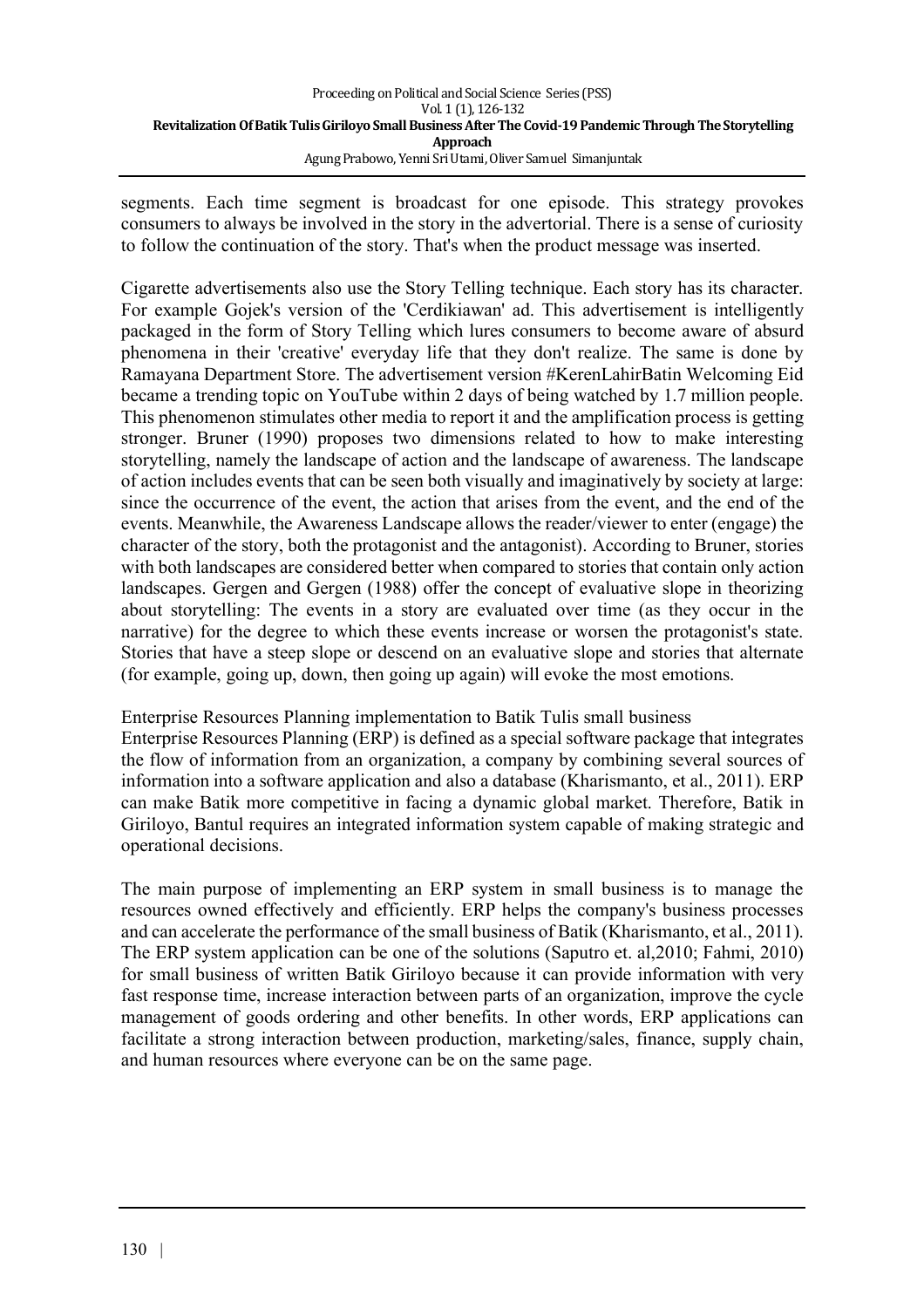## **II. RESEARCH METHODOLOGY**

This study aims to develop the promotion of Batik Tulis Girilo with a storytelling approach through technology media 4.0. To achieve this goal, the method used is exploratory. Exploration was carried out regarding, in particular, the philosophical history of Batik Tulis Giriloyo relating to the history of the Kraton Yogyakarta. Historical exploration is carried out either through documentation studies or interviews with 'elders' in the Giriloyo neighborhood. The Snowball method will also be used when researchers intend to find other sources that may have information. Apart from historical philosophical information, exploration is also carried out to explore other potentials that are considered to have power when narrated. To obtain this kind of information, the researcher will make observations and interviews as a method of extracting data.

## **III. FINDING AND DISCUSSION**

Batik could be found easily in the Indonesian market. As a traditional product, Batik had different characteristics than clothes in general. High market demand made Batik produced massively. The consequences were it was perceived as fabrication clothes. It caused the value of Batik had decreased. Initial, Batik was the cultured product, but pragmatism had changed the consumer's behavior. The cultural value hasn't become the buying consideration factor anymore. Consumers more minding the price than culture value. Low prices are more attractive to consumers. It affected producers of Batik to simplify the process and made it a massive product.

Massification of Batik affected how people appreciate the craftsmen of Batik. The craftsmen in Giriloyo couldn't eschew from it. The complicated process to produce a piece of Batik cloth seems invaluable for the people. It appeared when the consumer made a bid for Batik. They tended to go away when knew the price of Giriloyo Batik which is in the range between 50 \$ -100\$. In the traditional market, a piece of Batik (printing) was sold for around 10 \$. Consumers didn't think that Batik of Giriloyo was produced in a detailed process and had a philosophical background. It had a different value.

Processing a piece of Batik cloth needs one to three months. It depends on the complicated of its motif. The motif which consists of two colors is the simplest one. More colors need more time in processing. The details of the motif also determined the length finishing time of the cloth. The blocking motif is the simplest process than the details one. There are three techniques of how Batik cloth produced. First is the Printing technique. This technic uses a plate that is modified as same as the motif that the producer want. The plate was operated like a stempel. The rectangular designed plate was filled with liquid wax and then stamped to the cloth. It was repeated over the entire surface of the cloth. Second is the Drawing technique. Like the name, this technique was like writing or drawing. A 'pen' called canting which was filled wax. The canting is then written to the cloth under the motifs that have been drawn before. If the Printing technique takes a matter of hours, the Drawing technique takes a matter of days even months. And the third one was the combination of both. The combination technique used a plate for the main pattern and a drawing for the details. Batik